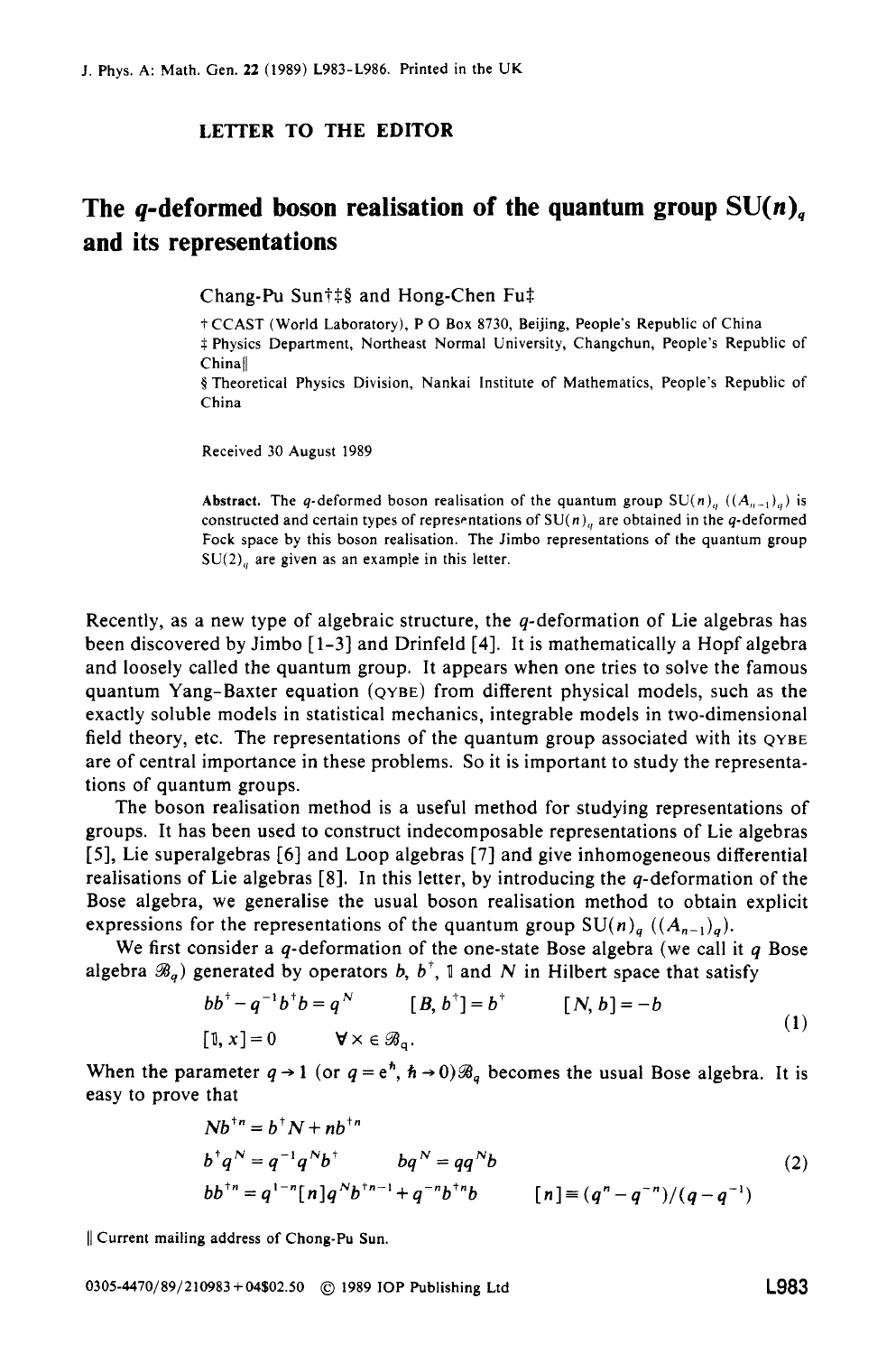by induction from **(1).** The relations in **(2)** can naturally be extended to the case of the *n*-state Bose algebra  $\{b_i, b_i^{\dagger}, 1, N_i | i = 1, 2, ..., n\}$ . For the *n*-state Bose algebra we define the q-analogous Fock space  $F_a$  (also called q-Fock space) with the basis

$$
|m_i\rangle = |m_1, m_2, \dots, m_n\rangle = \left(\prod_{i=1}^n \frac{b_i^{+m_i}}{\sqrt{[m_i]!}}\right)|0\rangle \qquad [n]! \equiv [n][n-1] \dots [2][1] \qquad (3)
$$

where the vacuum state  $|0\rangle$  satisfies  $b_i|0\rangle = 0$ ,  $N_i|0\rangle = 0$  ( $i = 1, 2, ..., n$ ). Then, it follows from **(2)** that

$$
b_j^{\dagger} |m_i\rangle = \sqrt{[m_j + 1]} |m_i + \delta_{ij}\rangle
$$
  
\n
$$
b_j |m_i\rangle = \sqrt{[m_j]} |m_i - \delta_i - \delta_{ij}\rangle
$$
  
\n
$$
N_j |m_j\rangle = m_j |m_i\rangle
$$
  
\n
$$
j = 1, 2, ..., n.
$$
\n(4)

For given classical Lie algebra *Y* with the Chevalley basis  $\{h_i, e_i, f_i, i = 1, 2, \ldots, l\}$ which satisfies

$$
[h_i, h_j] = 0 \qquad [e_i, f_j] = \delta_{ij} h_i
$$
  
\n
$$
[h_i, e_j] = A_{ij} e_j \qquad [h_i f_j] = -A_{ij} e_j
$$
\n
$$
(5)
$$

**(A** is the Cartan matrix of  $\mathcal{L}$ ). A q-deformed boson realisation (also called a q-boson realisation) of the quantum group  $\mathscr{L}_q$  associated with the Lie algebra  $\mathscr L$  is a mapping B of *Y* onto the operator algebra  $\mathcal O$  on the q-Fock space  $F_q$ , which satisfies

$$
[\tilde{h}_i, \tilde{h}_j] = 0 \qquad [\tilde{e}_i, \tilde{f}_j] = \delta_{ij} [\tilde{h}_i]
$$
  
\n
$$
[\tilde{h}_i \tilde{e}_j] = A_{ij} \tilde{e}_j \qquad [\tilde{h}_i, \tilde{f}_j] = -A_{ij} \tilde{f}_j
$$
  
\n
$$
\tilde{x} = B(x) \qquad \forall x \in \mathscr{L}
$$
\n(6)

where we define

$$
[\hat{0}] = \frac{q^{\hat{0}} - q^{-\hat{0}}}{q - q^{-1}}
$$

for any operator  $\hat{0}$ . The q-Boson realisation of  $\mathcal{L}_q$  generated by  $\{\tilde{h_i}, \tilde{e_i}, \tilde{f_i}, i = 1, 2, ..., l\}$ can be regarded as a subalgebra of  $\mathcal{O}$ , i.e.  $\mathcal{L}_q \subset \mathcal{O}$ .

Consider the Lie algebra  $A_{n-1} = SU(n)$  with the Chevalley basis

$$
h_j = E_{jj} - E_{j+1,j+1} \qquad e_j = E_{jj+1} \qquad f_j = E_{j+1,j} \qquad j = 1, 2, \ldots n-1 \qquad (7)
$$

where E is a  $n \times n$  matrix with elements  $(E_{ij})_{\alpha\beta} = \delta_{i\alpha}\delta_{i\beta}$   $(\alpha, \beta = 1, 2, \dots n)$ . The q-boson realisation of its quantum group  $(A_{n-1})_q$  is given by

$$
\tilde{h}_j = N_j - N_{j+1} \qquad \tilde{e}_j = b_j^+ b_{j+1} \qquad \tilde{f}_j = b_{j+1}^+ b_j \qquad j = 1, 2, \ldots n-1. \tag{8}
$$

By direct computation we check

$$
[\tilde{h}_j, \tilde{h}_i] = 0 \qquad [\tilde{e}_i, \tilde{f}_j] = \delta_{ij} [\tilde{h}_i]
$$
  

$$
[\tilde{h}_i \tilde{e}_j] = A_{ij} \tilde{e}_j \qquad [\tilde{h}_i, \tilde{f}_j] = -A_{ij} \tilde{f}_j
$$
 (9)

where  $A_{ij} = 2\delta_{ij} - \delta_{ij+1} - \delta_{i,j-1}$  is a element of the cartan matrix **A** of SU(*n*).

by defining the action of  $(A_{n-1})_q$  on  $F_q$ Now, we construct the representations of  $(A_{n-1})_q$  from the Boson realisation (8)

$$
\Gamma(x)|u\rangle = x|u\rangle
$$
  $\forall x \in (A_{n-1})_q$   $|u\rangle \in F_q$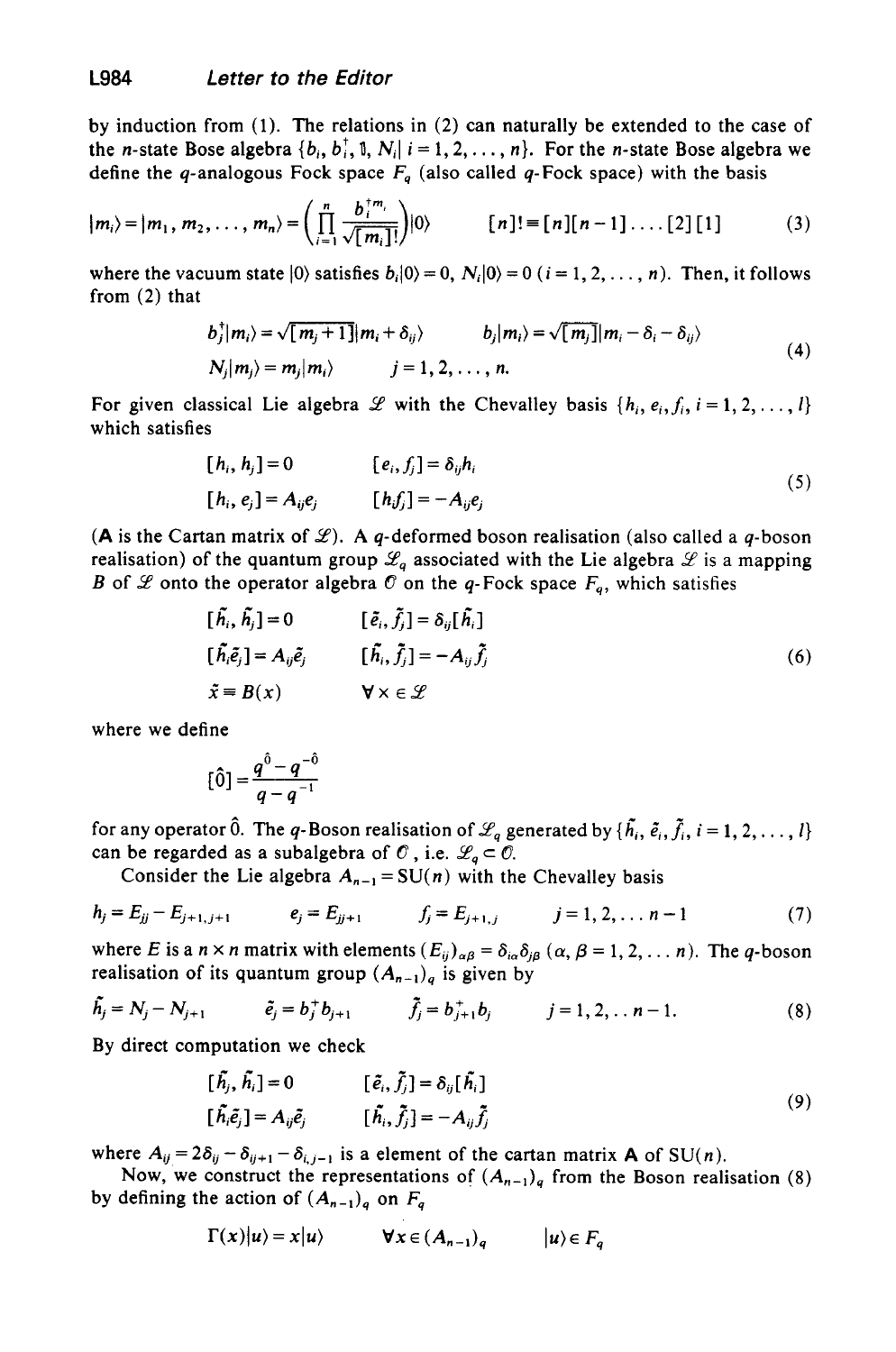obtaining

$$
\Gamma(\tilde{h}_j)|m_i\rangle = (m_j - m_{j+1})|m\rangle \n\Gamma(\tilde{e}_j)|m\rangle = ([m_{j+1}][m_j + 1])^{1/2}|m_i + \delta_{ij} - \delta_{i,j+1}\rangle \n\Gamma(\tilde{f}_j)|m\rangle = ([m_j][m_{j+1} + 1])^{1/2}|m_i - \delta_{ij} + \delta_{i,j+1}\rangle.
$$
\n(10)

Because the sum  $\Sigma_{i=1}^n m_i$  remains the same under the action of  $\Gamma$ ,  $F_q$  is decomposed into the direct sum of all the invariant subspaces  $F_q^{[m]}$  ( $m = 0, 1, 2, ...$ ):

$$
\bigg\{ |m_i\rangle \bigg| \sum_{i=1}^n m_i = m \bigg\}.
$$

Each one of these subspaces  $F_q^{[m]}$   $(m = 0, 1, ...)$  carries an irreducible representation  $\Gamma^{[m]}$  of  $(A_{n-1})_q$  with dimension

$$
d_n^m = \frac{(n+m-1)!}{m!(n-1)!}.
$$
\n(11)

When  $q \rightarrow 1 (q = e, \hbar \rightarrow 0)$ , the representation  $\Gamma^{[m]}$  becomes a symmetrised representation of Lie algebra  $A_{n-1}$  labelled by the Young diagram

<sup>111</sup>... HII.

In fact, from (10) we can give explicit matrices of some representations of the quantum group  $(A_{n-1})_q$ . For example, when  $n = 3$  and  $M = 2$ , the six-dimensional representation of  $SU(3)_q = (A_2)_q$  on the basis  $\{ |2, 0, 0\rangle, |0, 2, 0\rangle, |0, 0, 2\rangle,$  $|1, 1, 0\rangle, |0, 11\rangle, |101\rangle$  is

$$
\Gamma^{[2]}(\tilde{F}_1) = \begin{pmatrix}\n0 & 0 & 0 & 0 & 0 \\
0 & 0 & 0 & 0 & 0 \\
0 & 0 & 0 & 0 & 0 \\
0 & 0 & 0 & 0 & 0 \\
0 & 0 & 0 & 0 & 0 \\
0 & 0 & 0 & 0 & 0 \\
0 & 0 & 0 & 0 & 0 \\
0 & 0 & 0 & 0 & 0 \\
0 & 0 & 0 & 0 & 0 \\
0 & 0 & 0 & 0 & 0 \\
0 & 0 & 0 & 0 & 0 \\
0 & 0 & 0 & 0 & 0 \\
0 & 0 & 0 & 0 & 0 \\
0 & 0 & 0 & 0 & 0 \\
0 & 0 & 0 & 0 & 0 \\
0 & 0 & 0 & 0 & 0 \\
0 & 0 & 0 & 0 & 0 \\
0 & 0 & 0 & 0 & 0 \\
0 & 0 & 0 & 0 & 0 \\
0 & 0 & 0 & 0 & 0 \\
0 & 0 & 0 & 0 & 0 \\
0 & 0 & 0 & 0 & 0 \\
0 & 0 & 0 & 0 & 0\n\end{pmatrix}
$$
\n
$$
\Gamma^{[2]}(\tilde{F}_2) = \begin{pmatrix}\n0 & 0 & 0 & 0 & 0 & 0 \\
0 & 0 & 0 & 0 & 0 & 0 \\
0 & 0 & 0 & 0 & 0 & 0 \\
0 & 0 & 0 & 0 & 0 & 0 \\
0 & 0 & 0 & 0 & 0 & 0 \\
0 & 0 & 0 & 0 & 0 & 0 \\
0 & 0 & 0 & 0 & 0 & 0 \\
0 & 0 & 0 & 0 & 0 & 0 \\
0 & 0 & 0 & 0 & 0 & 0 \\
0 & 0 & 0 & 0 & 0 & 0\n\end{pmatrix}
$$
\n
$$
\Gamma^{[2]}(f_1) = \begin{pmatrix}\n0 & 0 & 0 & 0 & 0 & 0 \\
0 & 0 & 0 & 0 & 0 & 0 \\
0 & 0 & 0 & 0 & 0 & 0 \\
0 & 0 & 0 & 0 & 0 & 0 \\
0 & 0 & 0 & 0 & 0 & 0 \\
0 & 0 & 0 & 0 & 0 & 0 \\
0 & 0 & 0 & 0 & 0 & 0 \\
0 & 0 & 0 & 1 & 0 & 0\n\end{pmatrix}
$$

The Jimbo standard angular momentum representation of the quantum group  $SU(2)_q$  is only a special example of the above discussion for  $n = 1$ . Let  $J_+ = \tilde{e}_1$ ,  $J_- = \tilde{f}i$ and  $J_3 = \frac{1}{2}h_1$ , it follows from (10) that

$$
\Gamma(J+)|n_1n_2\rangle = (\lfloor n_1+1\rfloor\lfloor n_2\rfloor^{1/2}|n_1+1, n_2-1\rangle)
$$
  
\n
$$
\Gamma(J-)|n_1n_2\rangle = (\lfloor n_1\rfloor\lfloor n_2+1\rfloor^{1/2}|n_1-1n_2+1\rangle)
$$
  
\n
$$
\Gamma'(J_3)\gamma n_1n_2\rangle = \frac{1}{2}(n_1-n_2)|n_1n_2\rangle.
$$
 (13)